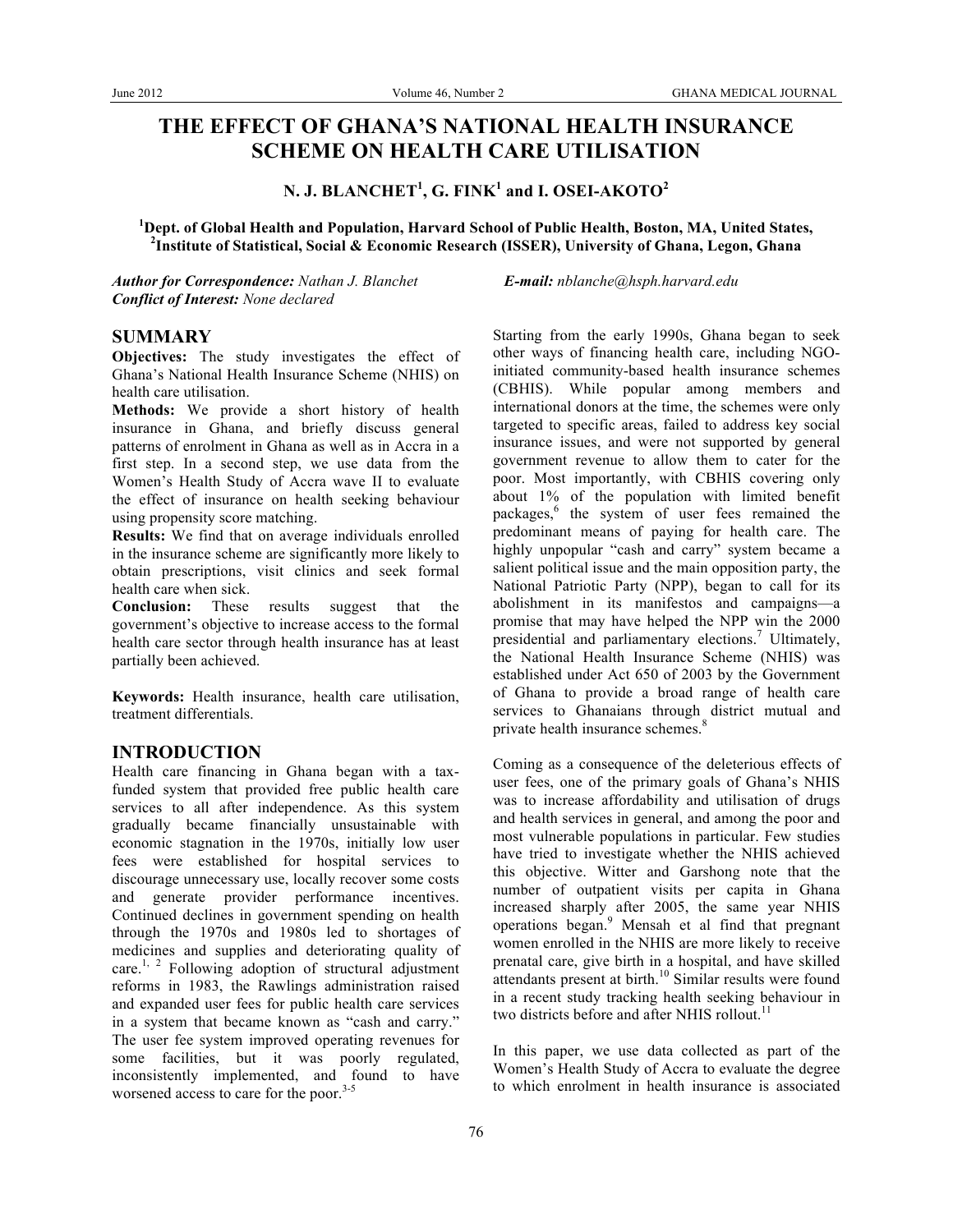with increased utilisation of drugs and health services in the Accra Metropolitan Area.

We analyse six measures of health care use collected as part of the WHSA-II interview to investigate whether NHIS enrolment is associated with changes in health behaviour in general, and increased use of formal health care in particular. Our main hypothesis is that, conditional on several observable characteristics, being enrolled in NHIS should increase the probability of women seeking care. Women who fall ill without insurance are likely to self-treat themselves if possible in order to avoid incurring external treatment cost. With insurance, the cost of seeking professional treatment decreases, so that increased health care utilisation should be observed.

#### **The Ghana National Health Insurance Scheme**

Ghana's National Health Insurance Scheme (NHIS) was created by the National Health Insurance Act of August 2003, and is one of very few attempts by a sub-Saharan African country to implement a national-level, universal health insurance program. <sup>12</sup> A newly-created National Health Insurance Authority (NHIA) was commissioned "to secure the implementation of a national health insurance policy that ensures access to basic healthcare services to all residents." <sup>13</sup> The NHIA licenses and regulates district-level mutual health insurance schemes (DMHISs) as well as other schemes allowed under the Act, accredits providers, determines—in consultation with DMHISs—premium levels, and generally oversees and reports on NHIS operations. There are currently 145 district schemes, including ten that operated in the Greater Accra area during the study period.<sup>14</sup>

The NHIS is financed from four main sources: a valueadded tax on goods and services, an earmarked portion of social security taxes from formal sector workers, individual premiums, and miscellaneous other funds from investment returns, Parliament, or donors. The 2.5 per cent tax on goods and services, called the National Health Insurance Levy (NHIL), is by far the largest source, comprising about 70 per cent of revenues. Social security taxes account for an additional 23 per cent, premiums for about 5 per cent, and other funds for the remaining two per cent.<sup>15</sup>

The NHIS (including all DMHISs) has a single benefit package that is set by Legislative Instrument 1809 and described by the NHIA as covering "95% of disease conditions" that afflict Ghanaians.<sup>9, 16</sup> The NHIS covers outpatient services, including diagnostic testing and operations such as hernia repair; most in-patient services, including specialist care, most surgeries, and hospital accommodation (general ward); oral health

treatments; all maternity care services, including Caesarean deliveries; emergency care; and, finally, all drugs on the centrally-established NHIA Medicines  $List.<sup>14</sup>$ 

The NHIS package *excludes* some very expensive procedures such as certain surgeries, cancer treatments (other than breast and cervical cancer), organ transplants, and dialysis; non-vital services such as cosmetic surgery; and some high profile items such as HIV antiretroviral drugs (which are heavily subsidized by the separate National AIDS Program). Other than the excluded services, there are few formal limits placed on NHIS members' consumption of benefits there is no cost-sharing beyond premiums (i.e., no copayments, coinsurance, or deductibles), no annual or lifetime limits and little effective gate-keeping. Benefits were intended to be "portable" from district to district, but actual portability has been mixed and is one reason for the recent introduction of a single, national NHIS identification card to replace districtlevel cards.

Act 650 technically requires all Ghanaians to enrol in the NHIS or in another health insurance plan. Specifically, Section 31 of Act 650 reads: "(1) A person resident in Ghana other than a member of the Armed Forces of Ghana and the Police Service shall belong to a health insurance scheme licensed under this Act. (2) A person resident in a district, who is not a member of a private health insurance scheme or any other district scheme registered under this Act, shall apply to be enrolled as a member of the district mutual health insurance scheme in the relevant district." However, enrolment is *de facto* voluntary because there is no penalty for failing to enrol, and individuals or households are not automatically enrolled. Ghanaians generally must go in-person to a DMHIS office, complete registration paperwork (often after waiting a substantial amount of time), and pay a small registration fee meant to cover the photo ID and administrative expenses of registration. Even workers who contribute to the NHIS through social security contributions (SSNIT) have to personally enrol and pay registration fees in order to obtain the insurance cards. In addition to SSNIT contributors, broad swaths of the population are exempt from paying premiums (but not registration fees), including:

- People over age 70;
- Children under 18 *whose parents both enrol;*
- The "core poor," defined as being unemployed with no visible source of income, no fixed residence, and not living with someone employed and with a fixed residence<sup>16</sup>; and
- Since July 2008, all pregnant women.<sup>17</sup>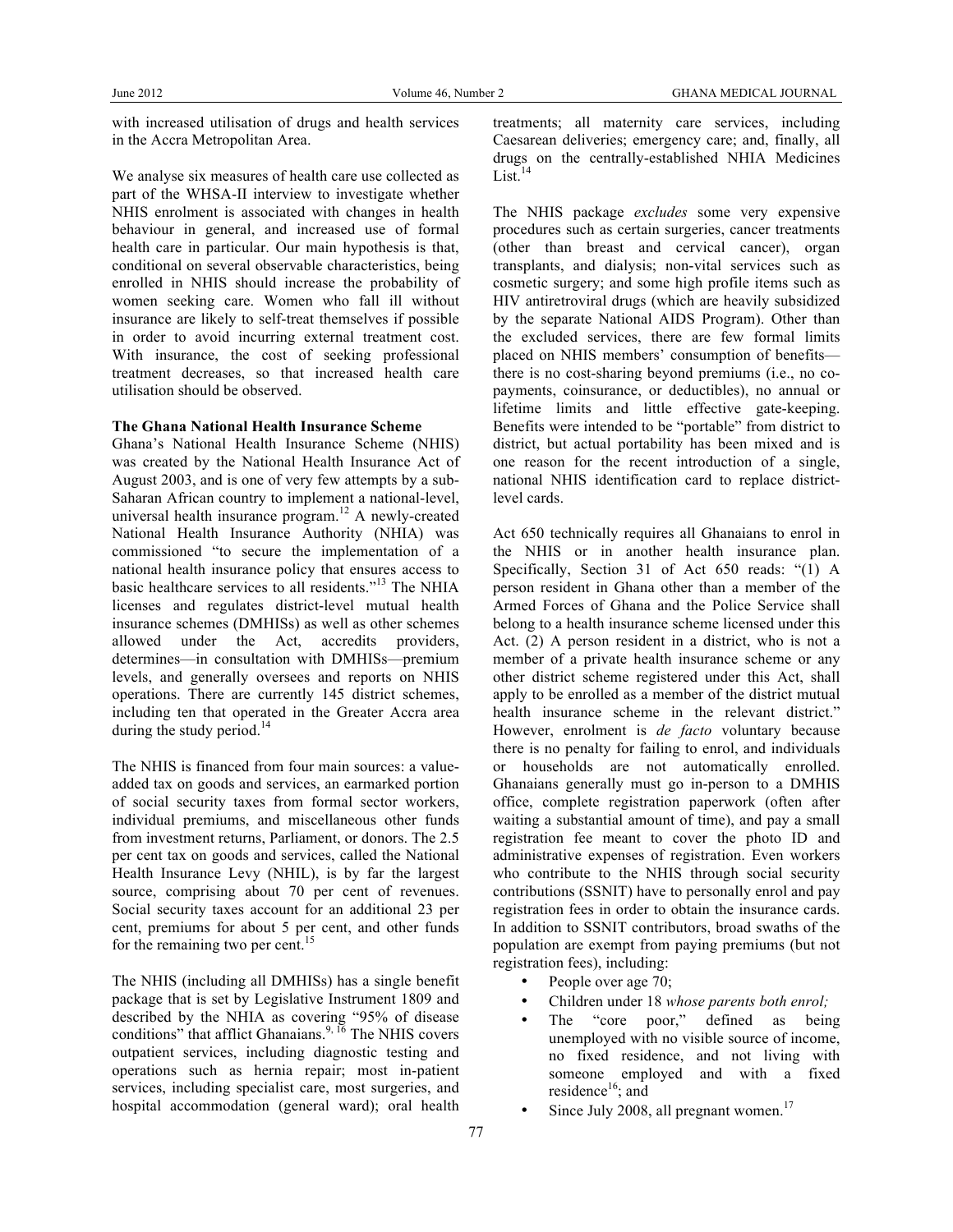Ghanaians who are not exempt must pay an annual insurance premium in addition to the registration fees. The official NHIA guidelines call for a range of premiums to be charged according to a person's income or wealth, ranging from 7.2 GhC for the "very poor" to 48 GhC for the "very rich". However, given that accurate income measures are not generally available, many DMHISs have moved to charging a constant premium to all, typically in the GhC 8-10 range. In the Accra Metropolitan Area analysed in this paper, the average premium reported by study respondents was GhC 21.

Official statistics on NHIS registration provided by the National Health Insurance Authority show the increase in enrolment since operations began in late 2005. As Table 1 shows, the total number of active members reportedly increased from 2.4 million in 2006 to 11.1 million in 2009, suggesting that close to 50% of the population was covered by the insurance by 2009. More recently, however, the NHIA changed its methodology for calculating active members and estimated in its 2010 annual report that about 34% of Ghanaians were active enrolees at the end of 2010.<sup>18</sup>

|  |  |  | Table 1 Members of Ghana's NHIS and percentages of the population enrolled 2006-2009 |
|--|--|--|--------------------------------------------------------------------------------------|
|  |  |  |                                                                                      |

| Year | population<br>Estimated<br>of Ghana | Total registered<br>members | Total active<br>members | Percentage of<br>population<br>registered | Percentage of<br>population<br>active |
|------|-------------------------------------|-----------------------------|-------------------------|-------------------------------------------|---------------------------------------|
| 2006 | 21,876,031                          | 3,867,862                   | 2,422,097               | 18                                        | 11                                    |
| 2007 | 22,387,911                          | 8,184,294                   | 6,674,270               | 37                                        | 30                                    |
| 2008 | 22,876,031                          | 12,518,560                  | 9,969,846               | 55                                        | 44                                    |
| 2009 | 23,416,518                          | 14,511,777                  | 11,132,981              | 62                                        | 48                                    |
|      |                                     |                             |                         |                                           |                                       |

Note: Reproduced from NHIA, p.3.<sup>18</sup>

**Theoretical background and empirical hypothesis**

A large literature has investigated the behavioural effects of insurance in general, and the effects of health insurance on health seeking behaviour in particular. From a theoretical perspective, being covered by insurance can be expected to affect individual behaviour through several distinct mechanisms. First, individuals may feel safer with insurance, and thus take on more risk in the presence of insurance, a problem commonly referred to as the moral hazard problem in the economics literature.<sup>19</sup> Second, insurance may change the choices individuals make once health problems arise. From the perspective of a rational decision maker, insurance makes formal treatment cheaper in comparison with other treatment modalities, and thus induces a shift towards increased service utilisation. Last, individuals may want to use the insurance to recover parts of the insurance premium already paid, a behaviour which is inconsistent with models of rational choice, but well explained in models of loss aversion as developed by Kahneman and Tversky. 20

In the context of health, moral hazard is generally considered of lesser importance, since insurance covers the financial consequences of ill health, but offers only limited protection against the physical and emotional burden of ill health generated by risky behaviour. Changes in relative cost, on the other hand, appear to be of central importance for the rollout of health insurance in general, and in a developing country setting in particular. In the presence of user fees and transaction costs, poor populations may refrain from

seeking professional health care from doctors or hospitals. Health insurance lowers this barrier to access, and is thus designed to increase use of professional medical care in general, and particularly among the poor who may be deterred by often steep user fees. This effect may be even stronger if the poor feel the need to recover some of the initial expenditure on insurance.

The hypothesis we wish to test in this paper is whether insurance affiliation is associated with increased utilisation of formal care. To do so, we look at six different health utilisation variables as described in detail below, and investigate the degree to which each of them is affected by insurance affiliation.

## **DATA AND METHODS**

Data for this analysis are from the second wave of the Women's Health Survey of Accra (WHSA II), conducted from September 2008 to June 2009. As described in other chapters of this volume, the WHSA-II is a prospective, community-based study intended primarily to measure the burden of disease among a representative sample of adult women (age 18 and over in 2003) in the Accra Metropolitan Area.

In order to investigate the effects of NHIS affiliation on health service utilisation, our analysis proceeds in two steps. In the first step, we briefly analyse the patterns of NHIS affiliation. Despite Act 650's intention of universal coverage, only a minority of women reported to be enrolled in the NHIS at the time of the interview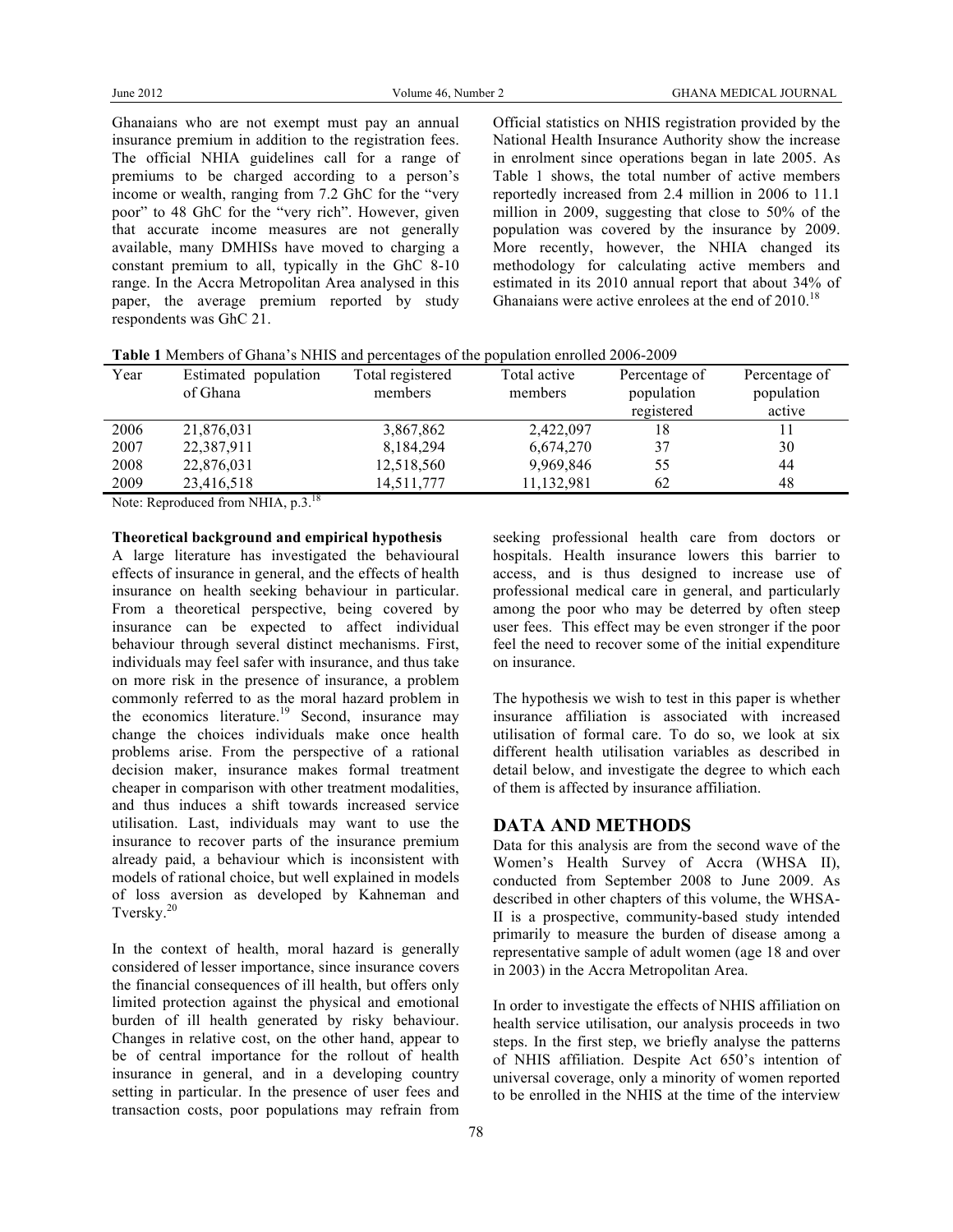(roughly three years after NHIS started operating). We investigate the relation between NHIS affiliation and socio-demographic characteristics in the first part of our analysis. In the second part, we analyse six variables describing health seeking behaviour. Five variables measure health care utilisation over the 12 months preceding the interview, including: (1) whether the woman received a general health examination, (2) whether the women received a breast examination, (3) whether the woman visited a health clinic or hospital, (4) whether the woman stayed overnight as a patient in a hospital, and (5) the number of drug prescriptions she obtained. The sixth variable is whether the woman's usual reference point when she is sick is in the formal or informal health sector. Formal sector options include: clinic/health centre, doctor's office, hospital emergency room, hospital outpatient department, and maternity home. Informal sector options include: pharmacist/chemical shop, self-medicate, church/pastor, spiritualist, or nowhere.

**Table 2** Characteristics of the study population

We first examine the unconditional health behaviour differential by simply comparing group averages of women currently enrolled in the NHIS and women not currently enrolled in the NHIS. In the second step, we use propensity score estimation to remove bias generated through differences in observable variables, and to identify conditional differences attributable to NHIS affiliation. All analysis was conducted using Stata© 10.

#### **RESULTS**

#### **Demographic characteristics**

The 2008 WHSA data was based on household interviews with 2,814 women aged 18 and over in 2003. We restricted our analysis to those women where all key variables are available, which leaves us with a sample of 2,543 women. The average woman in our sample was 41.8 years old at the time of the interview, consistent with the average age of 35 among women 18 and older in 2003 when the original enrolment of women was conducted.

| Variable         | ${\bf N}$            | Mean   | Std. dev |
|------------------|----------------------|--------|----------|
| Age              | $\ddot{\phantom{0}}$ | 41.791 | 14.877   |
| Married          | 1413                 | 0.556  | 0.497    |
| Pregnancies      |                      | 3.601  | 2.718    |
| Working          | 1834                 | 0.721  | 0.448    |
| No education     | 387                  | 0.152  | 0.359    |
| Primary          | 287                  | 0.113  | 0.316    |
| <b>JSS</b>       | 1030                 | 0.405  | 0.491    |
| SSS              | 519                  | 0.204  | 0.403    |
| Higher           | 313                  | 0.123  | 0.329    |
| Qur'anic         | $\boldsymbol{7}$     | 0.003  | 0.052    |
| Asante           | 165                  | 0.065  | 0.246    |
| Akwapim          | 143                  | 0.056  | 0.231    |
| Fante            | 316                  | 0.124  | 0.330    |
| Other Akan       | 231                  | 0.091  | 0.287    |
| Ga               | 968                  | 0.381  | 0.486    |
| Ewe              | 367                  | 0.144  | 0.352    |
| Excellent health | 311                  | 0.122  | 0.328    |
| Good health      | 680                  | 0.267  | 0.443    |
| Average health   | 1226                 | 0.482  | 0.500    |
| Fair health      | 284                  | 0.112  | 0.315    |
| Poor health      | 43                   | 0.017  | 0.129    |

Notes: Based on 2,543 observations with complete information. All descriptive statistics are based on survey-specific sampling weights.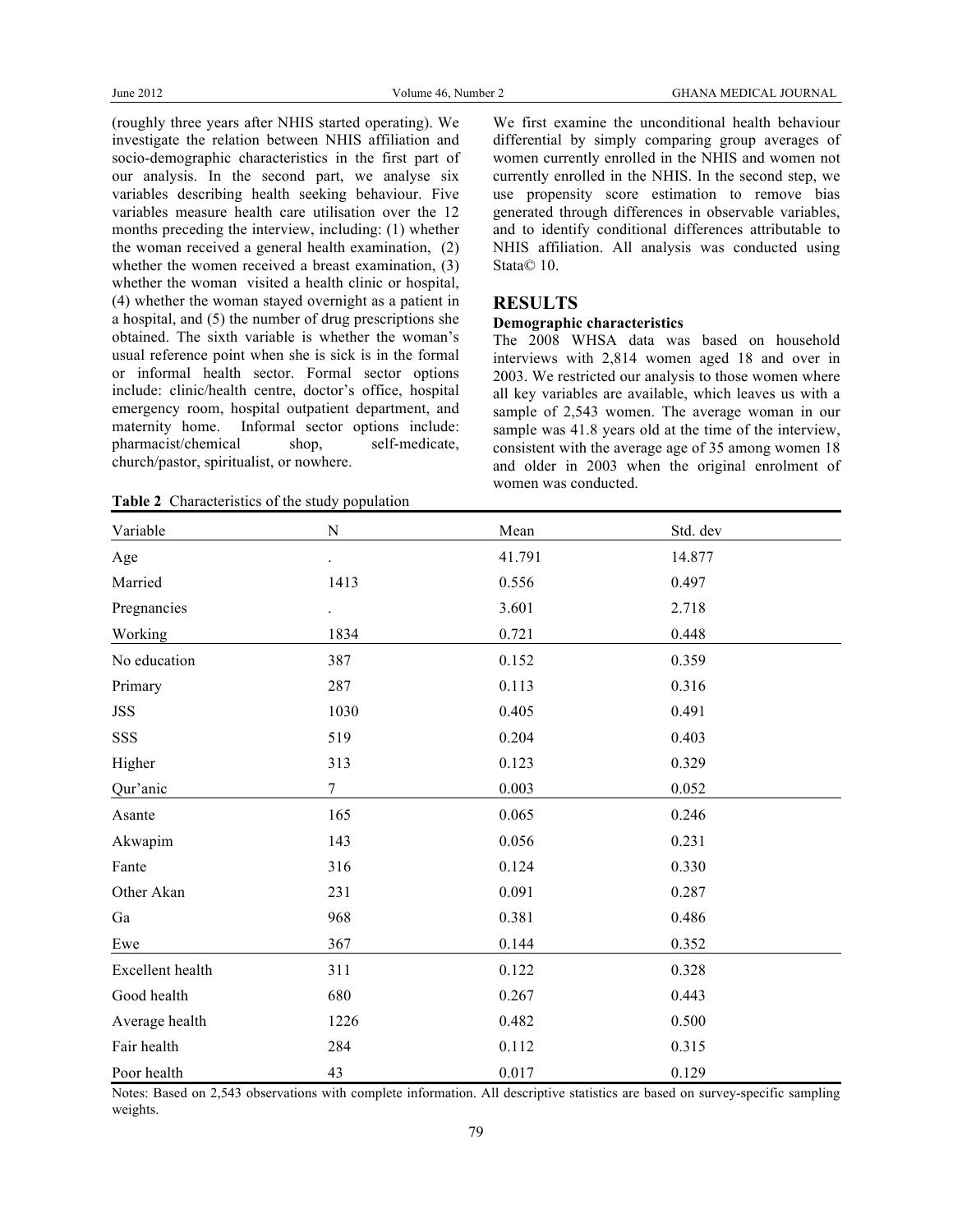About fifty-five per cent of women (55.6%) are currently married, with an average number of 3.6 pregnancies. A little over 70 per cent of women (72%) are working. The majority of women in the sample have attained some secondary schooling, while 15 per cent report no schooling and 12.3 per cent report tertiary schooling. Fewer than forty per cent (38%) of respondents are Ga, approximately 35 per cent belong to Asante, Fante or other Akan ethnicities, and about 14 per cent are Ewe. Less than half of women (48%) consider their health average, 13 per cent consider their health below average, and 39 per cent consider their health to be good or excellent (Table 2).

#### **Patterns of NHIS enrolment**

Figures 1-3 show NHIS enrolment patterns across educational attainment, self-assessed health status, and age groups. While there is some education gradient in enrolment, the likelihood of NHIS enrolment is nearly equal across the main four attainment groups (i.e. up to senior secondary), and only slightly higher for women with tertiary education. As the confidence intervals in Figure 1 show, the null hypothesis that enrolment is equal across educational groups cannot be rejected at the 95% level.

Even more surprising is the weak relation between enrolment in health insurance and self-assessed health, with women who assess their own health as "poor" only marginally more likely to be enrolled in the NHIS than women who rate their own health as "excellent". Enrolment is highest among the "good" and "fair" health groups. From the three variables analysed, age appears to be by far the best predictor of NHIS enrolment. While less than 25 per cent of women under the age of 30 are enrolled in the NHIS, the same is true for more than 45 per cent of women over the age of 60.







**Figure 2** NHIS enrolment by self-assessed health



**Figure 3** NHIS enrolment by age group

#### **Health care utilisation variables**

We analyse six variables capturing respondents' health seeking behaviour. The first two items we analyse capture preventive exams: 15.4 per cent of women indicated having had a general health exam over the last 12 months, and 8 per cent of women indicated that they had had breast examinations (Table 3). The remaining four items capture typical health seeking behaviour as well as the individual experience over the last year: when asked about where they usually go when they get sick, 79.7 per cent of women indicated that they seek care at a "formal" facility (clinic, doctor, hospital, maternity home). When asked whether they had visited a health clinic/centre or hospital over the past 12 months, 57.4 per cent of women stated this to be the case; a remarkably high 9.9 per cent of women reported to have been hospitalized overnight over the previous 12 months. Last, women were also asked whether they had been prescribed medicines by a doctor, such as medication for cholesterol, de-worming pills, antibiotics, vitamins, weight loss or weight gain supplements, malaria treatment, pain killers, birth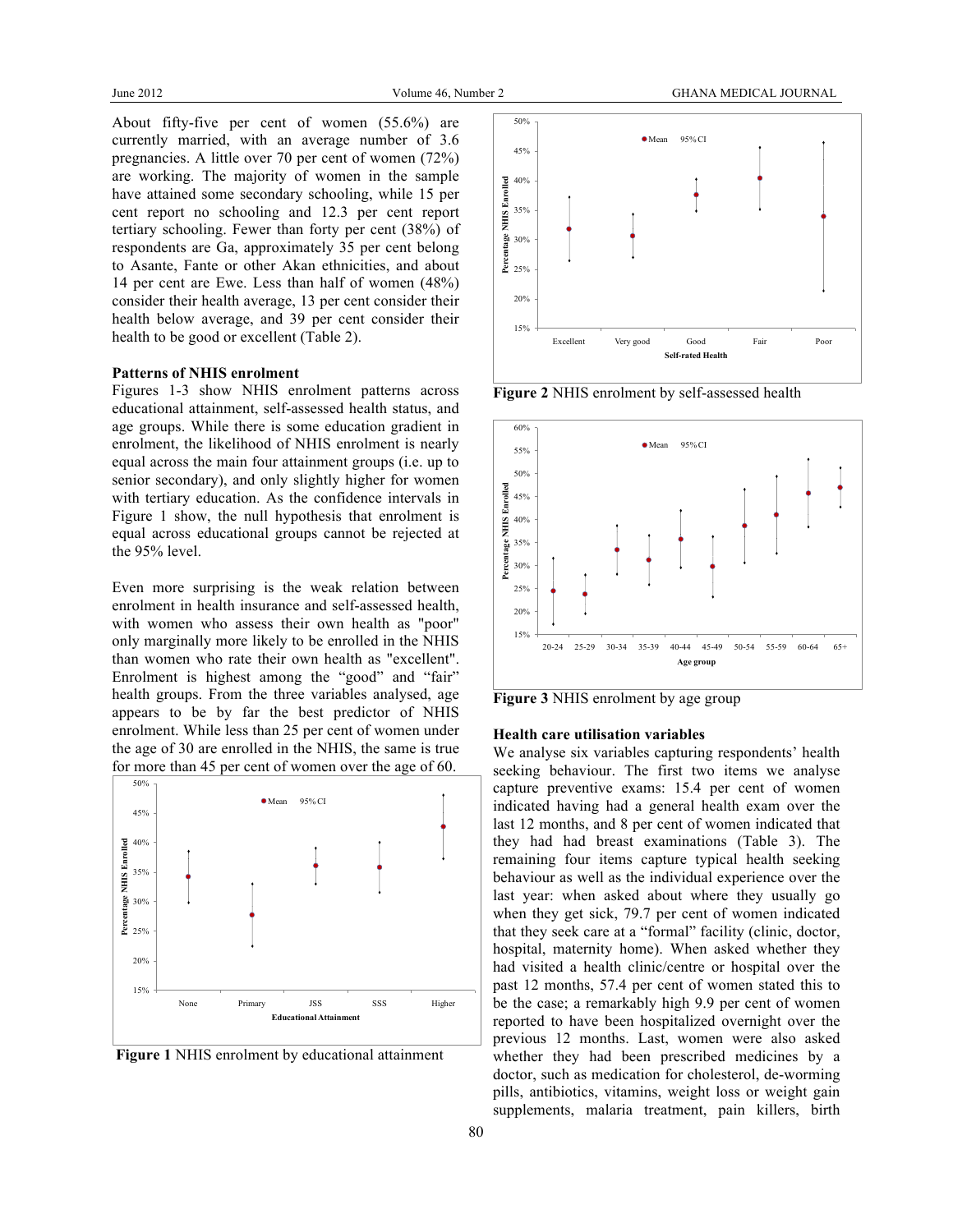control items, hormone replacement therapy, or other health treatments. About a fifth (21 per cent) of women

**Table 3** Health care utilisation variables

received prescriptions from a doctor, and the average number of prescriptions was 0.31 (Table 3).

| Variable                          | Number of cases | Mean  | Std. dev | Min      | Max |
|-----------------------------------|-----------------|-------|----------|----------|-----|
| Had a general exam last year      | 392             | 0.154 | 0.361    | 0        |     |
| Had a breast exam last year       | 205             | 0.080 | 0.272    | 0        |     |
| Seeks formal care when sick       | 2028            | 0.797 | 0.402    | 0        |     |
| Visited clinic/hospital last year | 1461            | 0.574 | 0.495    | $^{(1)}$ |     |
| Hospitalized overnight last year  | 252             | 0.099 | 0.299    | 0        |     |
| Number of prescriptions last year | 784             | 0.308 | 0.698    | 0        | 6   |

Notes: Based on 2,543 observations with complete information. Reported means and standard deviations represent sampling weight adjusted averages. The mean for the first five variables represents the proportion of respondents who reported having/seeking the given health care variable.

#### **Health care utilisation by NHIS enrolment**

Table 4 shows the six health care seeking variables for non-enrolled and enrolled women, respectively. The mean value of all six variables is higher in the NHISenrolled group, and the difference between the two groups is significant at the 99 per cent confidence level in all variables except for the breast exam, where the absolute likelihood is below 10 per cent for both groups. The difference between the two groups is largest for the clinic visits and prescriptions: 76.3 per cent of women enrolled in NHIS visited a health clinic or hospital during the twelve months preceding the

interview, compared to just 50.2 per cent of women without insurance. The relative differences appear to be particularly large for hospitalization and prescriptions. While only 7.4 per cent of women not enrolled in the NHIS report a hospitalization during the 12 months preceding the interview, the same was true for 12.7 per cent of women enrolled in NHIS. Similarly, women with NHIS insurance report on average  $0.576$ prescriptions, which is more than twice as many as women who were not enrolled at the time of the interview (0.274 prescriptions on average).

|                                   | Not Enrolled | Enrolled | Difference | p-value |
|-----------------------------------|--------------|----------|------------|---------|
| Had a general exam last year      | $14.7\%$     | $20.7\%$ | $6.0\%$    | 0.000   |
| Had a breast exam last year       | $7.5\%$      | $9.3\%$  | $1.8\%$    | 0.115   |
| Seeks formal care when sick       | 75.5%        | $90.5\%$ | $15.0\%$   | 0.000   |
| Visited clinic/hospital last year | $50.2\%$     | 76.3%    | $261\%$    | 0.000   |
| Hospitalized overnight last year  | $7.4\%$      | $12.7\%$ | $5.3\%$    | 0.000   |
| Number of prescriptions last year | 0.274        | 0.576    | 0.302      | 0.000   |

**Table 4** Unconditional health care utilisation differences

Notes: Based on a sample of 2543 women. P-values based on a simple two-sided t-test.

Given that women with NHIS enrolment on average appear to be more educated and older than women without health insurance, the increased use of health services among insured women reported in Table 4 may reflect differences in respondent characteristics rather than true differences generated by health insurance. In order to reduce the risk of confounding, we use propensity score matching to compare enrolled women to non-enrolled women conditional on all observable characteristics. The matching algorithm we use takes into account all socio-economic

characteristics reported in Table 2, which means that the estimated differences reflect observed differences keeping age, marital status, number of pregnancies, work status, ethnicity, education, wealth quintile, and self-assessed health the same.

The results of the propensity score matching estimation are displayed in Table 5. The elimination of observable differences attenuates the observed differentials a bit, but does not substantially change the picture obtained from Table 4.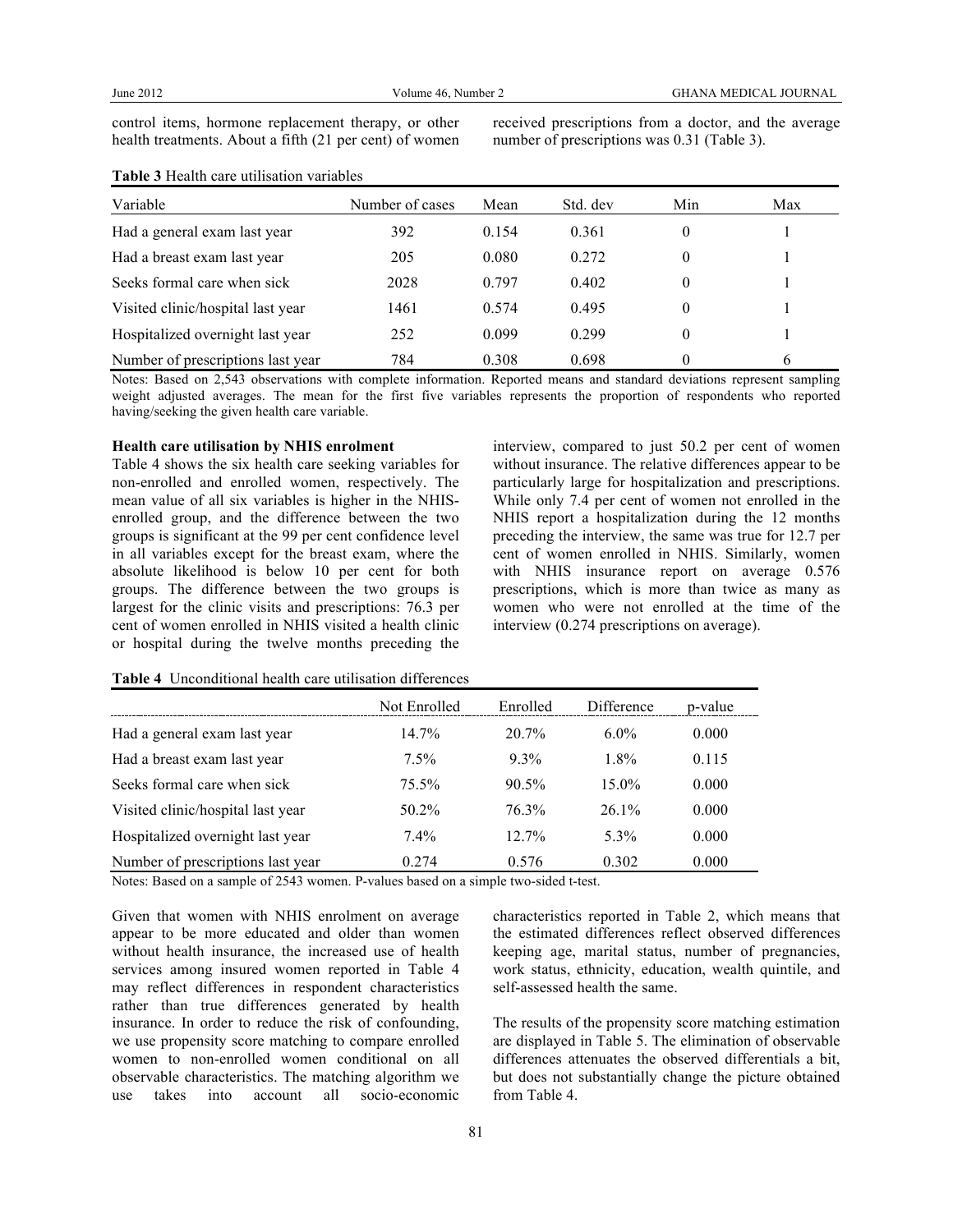Conditional on all observable characteristics, women enrolled in the NHIS appear to be substantially more likely to seek formal care and to go to a clinic. Keeping all other factors constant, NHIS-enrolled women are 40 per cent more likely to have attended a clinic over the

past year, and they have about 57 per cent more prescriptions. Most remarkably, NHIS-enrolled women appear nearly twice as likely (83 per cent more likely) to have stayed overnight at a hospital than non-enrolled women.

| Group                             | Not enrolled    | Enrolled  | <b>Differences</b> |          |         |
|-----------------------------------|-----------------|-----------|--------------------|----------|---------|
| Assignment                        | Matched control | Treatment | Absolute           | Relative | p-value |
| Had a general exam last year      | 18.7%           | 20.7%     | $2.0\%$            | $10.6\%$ | 0.238   |
| Had a breast exam last year       | 7.9%            | $9.3\%$   | $1.4\%$            | 18.0%    | 0.242   |
| Seeks formal care when sick       | 78.6%           | 90.5%     | $11.9\%$           | $15.1\%$ | 0.000   |
| Visited clinic/hospital last year | 54.5%           | 76.3%     | 21.8%              | $40.0\%$ | 0.000   |
| Hospitalized overnight last year  | $6.9\%$         | $12.7\%$  | 5.8%               | 83.1%    | 0.000   |
| Number of prescriptions last year | 0.366           | 0.576     | 0.210              | 57.5%    | 0.000   |

#### **Table 5** Propensity score matching results

Notes: Based on a sample of 2,543 women. All estimation results control for age, marital status, number of pregnancies, employment status, education category, wealth quintile, ethnicity and self-rated health.

#### **DISCUSSION**

In this paper, we analysed data from wave II of the Women's Health Study of Accra to investigate the association between NHIS insurance enrolment and health seeking behaviour among women in the Accra Metropolitan Area. We demonstrated that on average women enrolled in the insurance scheme are more likely to seek formal care when sick, have a larger number of prescriptions, are more likely to have visited a clinic or hospital in the year prior to the interview, and are substantially more likely to have experienced an overnight stay at a hospital in the last year. These differences are partially explained by the fact that women enrolled in insurance are on average older, more educated, and in slightly poorer health. However, even when all observable characteristics are controlled for, insurance affiliation appears to be positively associated with health care usage in this sample.

The notion that insurance increases usage is consistent with our theoretical priors as well as a few previous attempts to quantify the effects of the NHIS on access to health care. $9,10$  However, while the empirical associations between NHIS enrolment and health service usage appear strong, the cross-sectional nature of our analysis does not allow us to directly interpret the observed differences as causal effects of the insurance itself. Given that NHIS enrolment is voluntary, women enrolled may differ from those notenrolled with respect to their health needs or health seeking preferences. Even though we use a large number of control variables to adjust for individual differences, we cannot rule out that some of the

observed differences in behaviour may reflect differences in unobservable characteristics rather than a true causal effect of insurance on health seeking behaviour. Given the consistently positive effects found across studies and the substantial size of the effects for outpatient visits, prescriptions, and hospitalizations, it appears unlikely, however, that such selection effects would entirely account for the associations found here. Still, further research will be needed to more closely identify the true causal impact of the NHIS on health seeking behaviour.

Another limitation of the current study is that the results are not necessarily generalizable outside of the study population. The Accra Metropolitan Area is likely to differ from other regions with respect to the number of potential treatment locations as well as the locally available health resources, so that populations outside of Accra may be differentially affected by NHIS enrolment. On the one hand, one could argue that a larger absolute number of facilities and medical professionals locally available should make it easier for individuals to take advantage of the benefits provided by the NHIS. On the other hand, one could argue that the relatively high incomes of Accra make the local population particularly sensitive to the time cost associated with using accredited facilities, so that the insurance impact may be smaller than in other locations. Similarly, children and men's use of health care may respond differently to insurance than did the adult women studied here.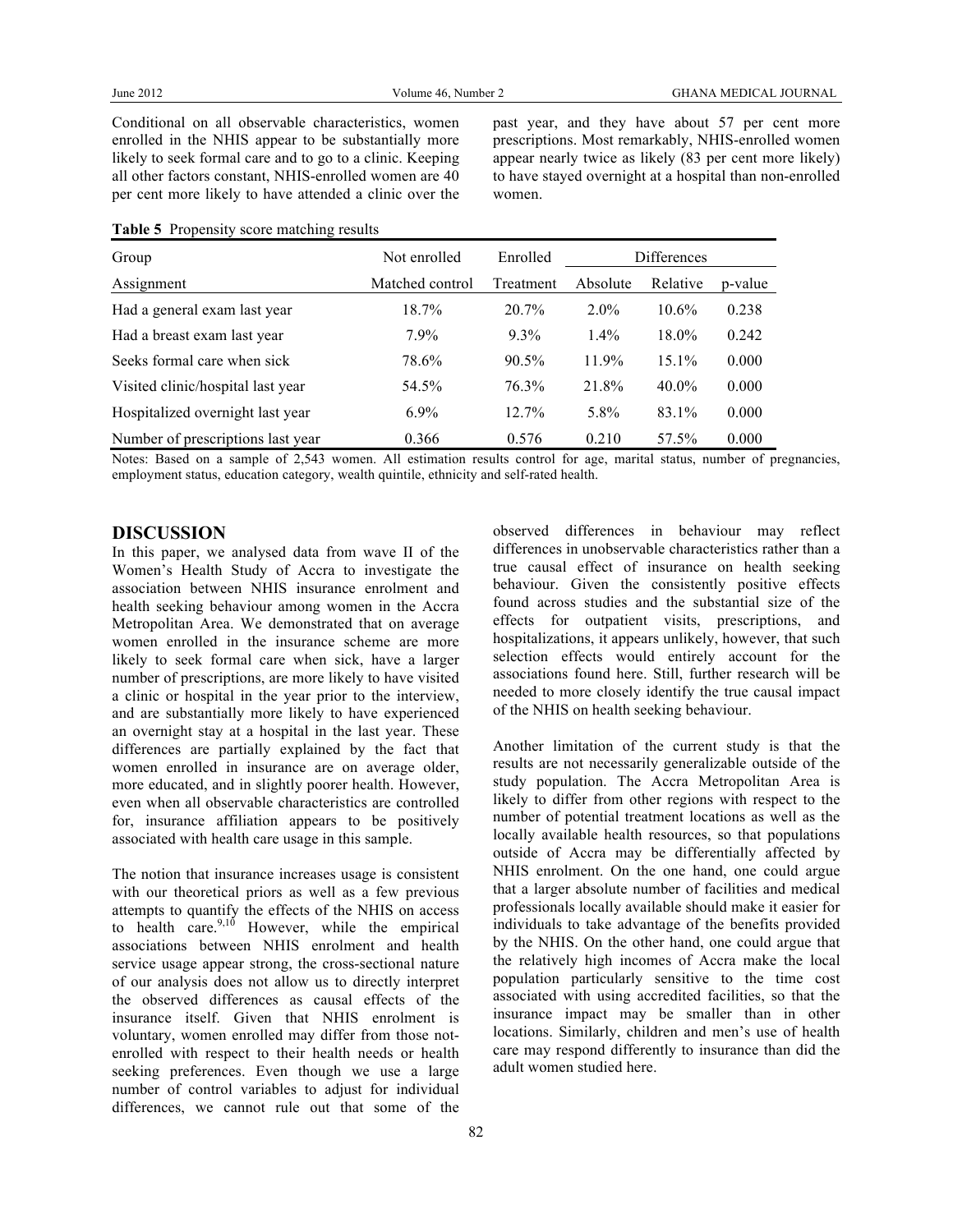Beyond the question of causal effect size, the limited reach of the NHIS to date has raised concerns regarding equity and the sustainability of the scheme.  $2<sup>1</sup>$ The main equity concern is that wealthier Ghanaians are currently better able and more likely to enrol than poorer Ghanaians, despite premiums that were supposed to vary by income, but in practice are fixed at one level for all in general, and premium exemptions for the "core poor".<sup>22</sup>

Sustainability concerns stem from self-selection of less healthy individuals into the scheme, which tends to raise average costs as long as coverage remains less than universal; and from increasing utilization that must be paid for from the mostly tax-based financing sources, which may grow more slowly than enrolment and consequent use grow.<sup>9</sup>

Our results served to underline both of these concerns—enrolees were older and therefore very likely costlier to insure than average; and enrolment did appear to increase utilization substantially as originally intended. Despite limitations of generalizability of our results, it is relatively clear from this and prior studies that adjustments to the NHIS will be needed over the coming years to reach comprehensive and continued health care coverage for the entire population in the medium to long run.

## **CONCLUSION**

This study analysed cross-sectional data and employed propensity score matching to estimate the effect that NHIS enrolment had on six measures of health care use among a sample of urban, adult Ghanaian women. The overall results suggested that the NHIS's goal of improving access to health care has been achieved at least among adult women living in the Accra Metropolitan Area.

### **REFERENCES**

- 1. Agyepong IA, Adjei S. Public social policy development and implementation: A case study of the Ghana national health insurance scheme. *Health Policy Plan*. 2008; 23, 150-160.
- 2. Assensoh AB, Wahab H. A historical-cumpolitical overview of Ghana's national health insurance law. *African & Asian Studies*. 2008; 7(2/3), 289-306.
- 3. Nyonator F, Kutzin J. Health for some? The effects of user fees in the Volta region of Ghana. *Health Policy Plan*. 1999; 14(4), 329.
- 4. Waddington CJ, Enyimayew K. A price to pay: The impact of user charges in Ashanti-Akim district, Ghana. *Int J Health Plann Manage*. 1989; 4(1), 17-47.
- 5. Waddington C, Enyimayew K. A price to pay, part 2: The impact of user charges in the Volta region of Ghana. *Int J Health Plann Manage*. 1990; 5(4), 287-312.
- 6. Atim C, Grey S, Apoya P, Anie SJ, Aikins M. *A survey of health financing schemes in Ghana*. Bethesda, Maryland: Partners for Health Reformplus, Abt Associates; 2001.
- 7. Rajkotia Y. National health insurance in Ghana: Politics, adverse selection, and the use of child health services [PhD]. Baltimore: Johns Hopkins University; 2009.
- 8. Ghana National Health Insurance Act (Act 650), (2003).
- 9. Witter S, Garshong B. Something old or something new? Social health insurance in Ghana. *BMC Int Health Hum Rights*. 2009; 9, 20.
- 10. Mensah J, Oppong JR, Schmidt CM. Ghana's National Health Insurance Scheme in the context of the health MDGs: An empirical evaluation using propensity score matching. *Health Econ*. 2010; 19(S1), 95-106.
- 11. Health Systems 20/20 Project and Research and Development Division of the Ghana Health Service. *An evaluation of the effects of the National Health Insurance Scheme in Ghana*. Bethesda, Maryland: Health Systems 20/20 project, Abt Associates Inc.; 2009.
- 12. Kirigia JM, Preker A, Carrin G, Mwikisa C, Diarra-Name AJ. An overview of health financing patterns and the way forward in the WHO African region. *East Afr Med J*. 2006; 83(9), S1-S28.
- 13. National Health Insurance Act, Act 650, (August, 2003).
- 14. NHIA. NHIS website. Available at: http://www.nhis.gov.gh/.
- 15. Yankah B. Financial sustainability of NHIS based on recent financial assessment of the scheme. Presentation at Health Summit. 2009 November 16-20.
- 16. National Health Insurance Regulations, L.I. 1809, (2004).
- 17. Sarpong N, Loag W, Fobil J, et al. National health insurance coverage and socio-economic status in a rural district of Ghana. *Trop Med Int Health*. 2010; 15(2), 191-197.
- 18. NHIA. National Health Insurance Scheme annual report. Accra, Ghana: National Health Insurance Authority, 2010.
- 19. Arrow K. Uncertainty and the welfare economics of medical care. *Am Econ Rev*. 1963; 53(5), 941- 973.
- 20. Kahneman D, Tversky A. Prospect theory: An analysis of decision under risk. *Econometrica*. 1979, 263-291.